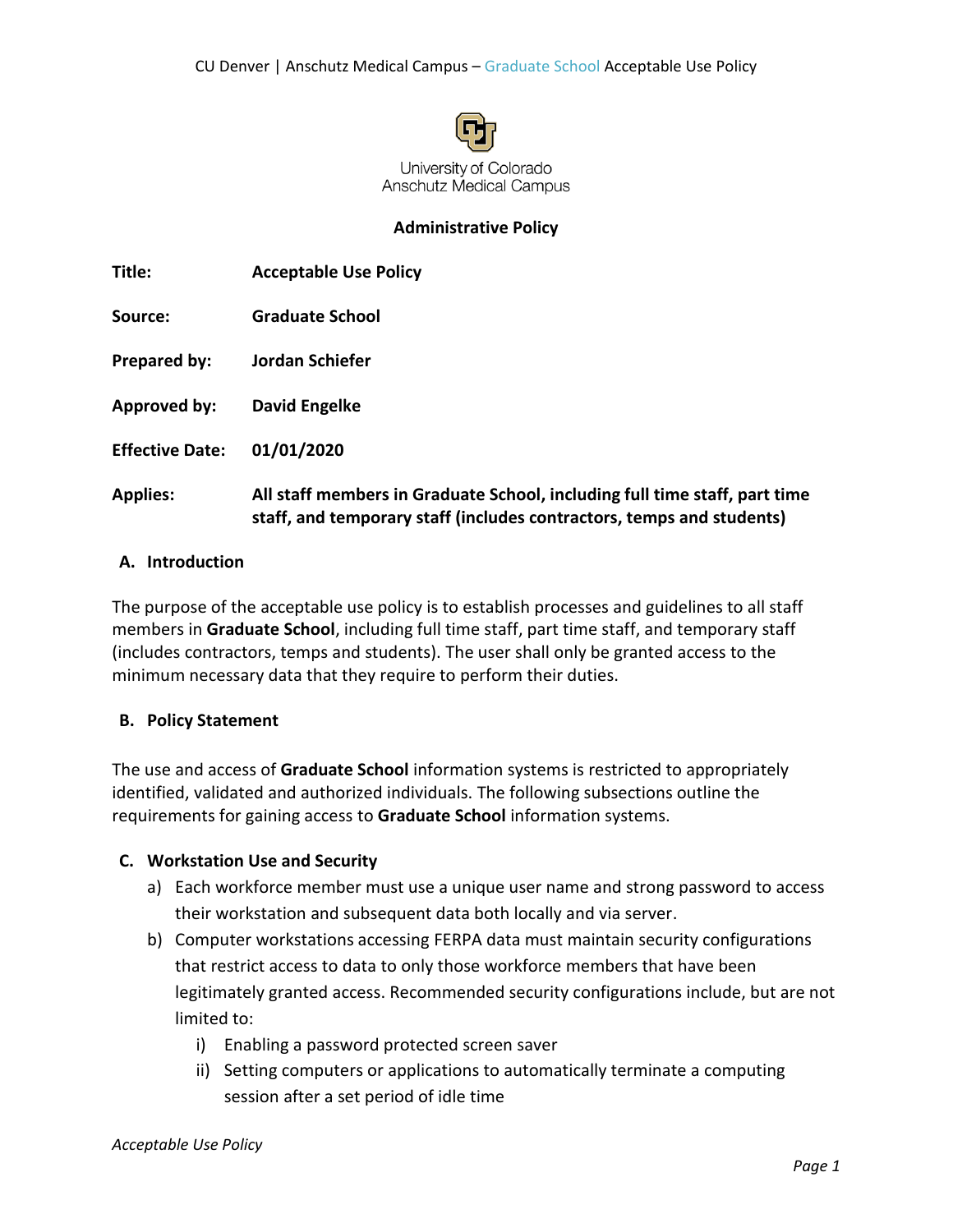- iii) The use of campus standard anti-virus products
- iv) Applying security patches to computer software applications and operating systems
- v) When CU Denver|Anschutz stores, shares, and syncs work files internally or externally, it is important that the confidentiality, integrity, and availability of that data be preserved. OneDrive can be used to store, share, and sync work files internally or externally with the following guidance.
	- a) [https://www1.ucdenver.edu/offices/office-of-information](https://www1.ucdenver.edu/offices/office-of-information-technology/software/how-do-i-use/onedrive)[technology/software/how-do-i-use/onedrive](https://www1.ucdenver.edu/offices/office-of-information-technology/software/how-do-i-use/onedrive)
	- b) [https://www1.ucdenver.edu/docs/default-source/offices-oit](https://www1.ucdenver.edu/docs/default-source/offices-oit-documents/how-to-documents/onedrive-staying-secure.pdf?sfvrsn=668bb7b8_4)[documents/how-to-documents/onedrive-staying](https://www1.ucdenver.edu/docs/default-source/offices-oit-documents/how-to-documents/onedrive-staying-secure.pdf?sfvrsn=668bb7b8_4)[secure.pdf?sfvrsn=668bb7b8\\_4](https://www1.ucdenver.edu/docs/default-source/offices-oit-documents/how-to-documents/onedrive-staying-secure.pdf?sfvrsn=668bb7b8_4)

# **D. Unit Responsibilities**

- a) Unit educates their workforce members on the unit's specific procedures and requirements as necessary. Training requirements for gaining access to Unit Information Systems are listed below.
	- i) Required skillport courses in UCDAccess once beginning employment term:
		- a) CU: Information Security and Privacy Awareness (u00063)
		- b) CU: FERPA (u00049)
	- ii) Per OIT's Active Directory compliance, users must create a password to meet OIT's standards for mail, AD, domain access, etc. This password is changed each quarter, and must be different from the previous 12 passwords. See password policy below:

#### Password Policy

Password must be at least 8 character(s) long.

Password must contain characters from at least three out of following five categories : Uppercase alphabetic characters (A-Z), Lowercase alphabetic characters (a-z), Numerals (0-9), Non-alphanumeric characters (for example: !, \$,#, or %), Unicode characters.

Password must not contain any of user ID, first name or last name when their length is larger than 2.

Password must not be one of 12 previous passwords.

# **E. User Responsibilities**

- a) CU Denver|Anschutz workforce members must observe th[e CU Denver Information](http://www.ucdenver.edu/faculty_staff/employees/policies/Policies%20Library/DDC/Computing/Acceptable-Use-of-Information-Technology-Resources-Policy-v5-Mar-20-2014.pdf)  [Systems' Appropriate Use Policy \(AUP\)](http://www.ucdenver.edu/faculty_staff/employees/policies/Policies%20Library/DDC/Computing/Acceptable-Use-of-Information-Technology-Resources-Policy-v5-Mar-20-2014.pdf) which outlines expectations regarding the ethical and permissible use of CU Denver|Anschutz computing resources.
- b) CU Denver|Anschutz workforce members must follow the provisions of the CU Denver|Anschutz OIT Security Computing policy in regard to guarding against, detecting, and reporting malicious software
- c) CU Denver|Anschutz workforce members shall not attempt to alter audit records or avoid accounting for computing services. (See [CU Denver Information Systems'](http://www.ucdenver.edu/faculty_staff/employees/policies/Policies%20Library/DDC/Computing/Acceptable-Use-of-Information-Technology-Resources-Policy-v5-Mar-20-2014.pdf)  [Appropriate Use Policy \(AUP\)](http://www.ucdenver.edu/faculty_staff/employees/policies/Policies%20Library/DDC/Computing/Acceptable-Use-of-Information-Technology-Resources-Policy-v5-Mar-20-2014.pdf) )